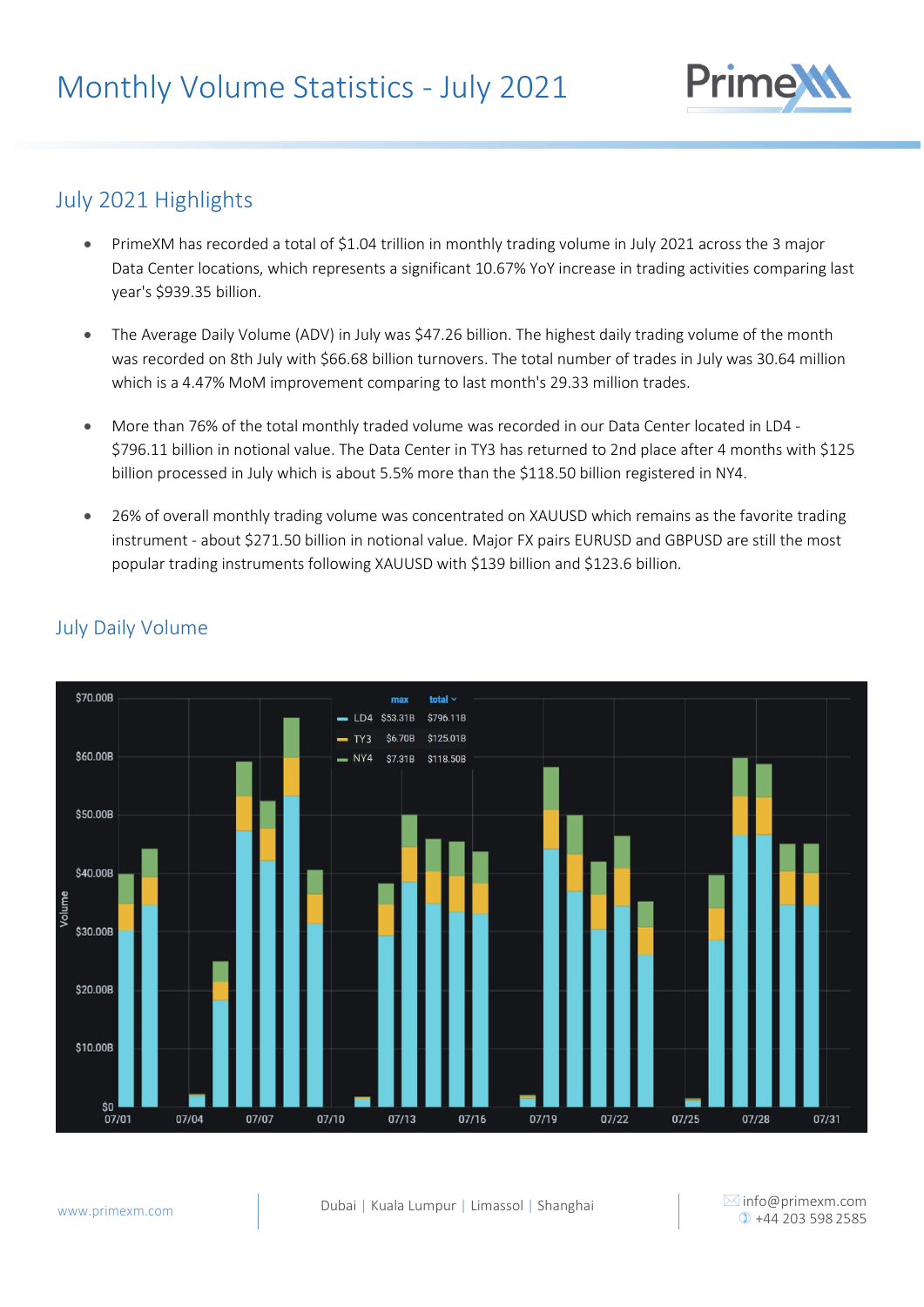

# Year to Date (YTD)



## Monthly Overall Statistics

| Month        | <b>Total Traded Volume</b><br>$(5 billion)$ | <b>Average Daily Volume</b><br>(\$ billion) | Number of Trades<br>(million) |
|--------------|---------------------------------------------|---------------------------------------------|-------------------------------|
| July 2021    | 1.039.62                                    | 47.26                                       | 30.64                         |
| June 2021    | 1,040.86                                    | 47.31                                       | 29.33                         |
| MoM % Change | $-0.12%$                                    | $-0.12\%$                                   | 4.47%                         |

### Data Center Statistics

| Location | <b>Total Traded Volume</b><br>(\$ billion) | <b>Average Daily Volume</b><br>(\$ billion) | <b>Number of Trades</b><br>(million) |
|----------|--------------------------------------------|---------------------------------------------|--------------------------------------|
| $UK-LD4$ | 796.11                                     | 36.19                                       | 22.80                                |
| $JP-TY3$ | 125.01                                     | 5.68                                        | 4.37                                 |
| US-NY4   | 18.50                                      | 5.39                                        | 3.47                                 |